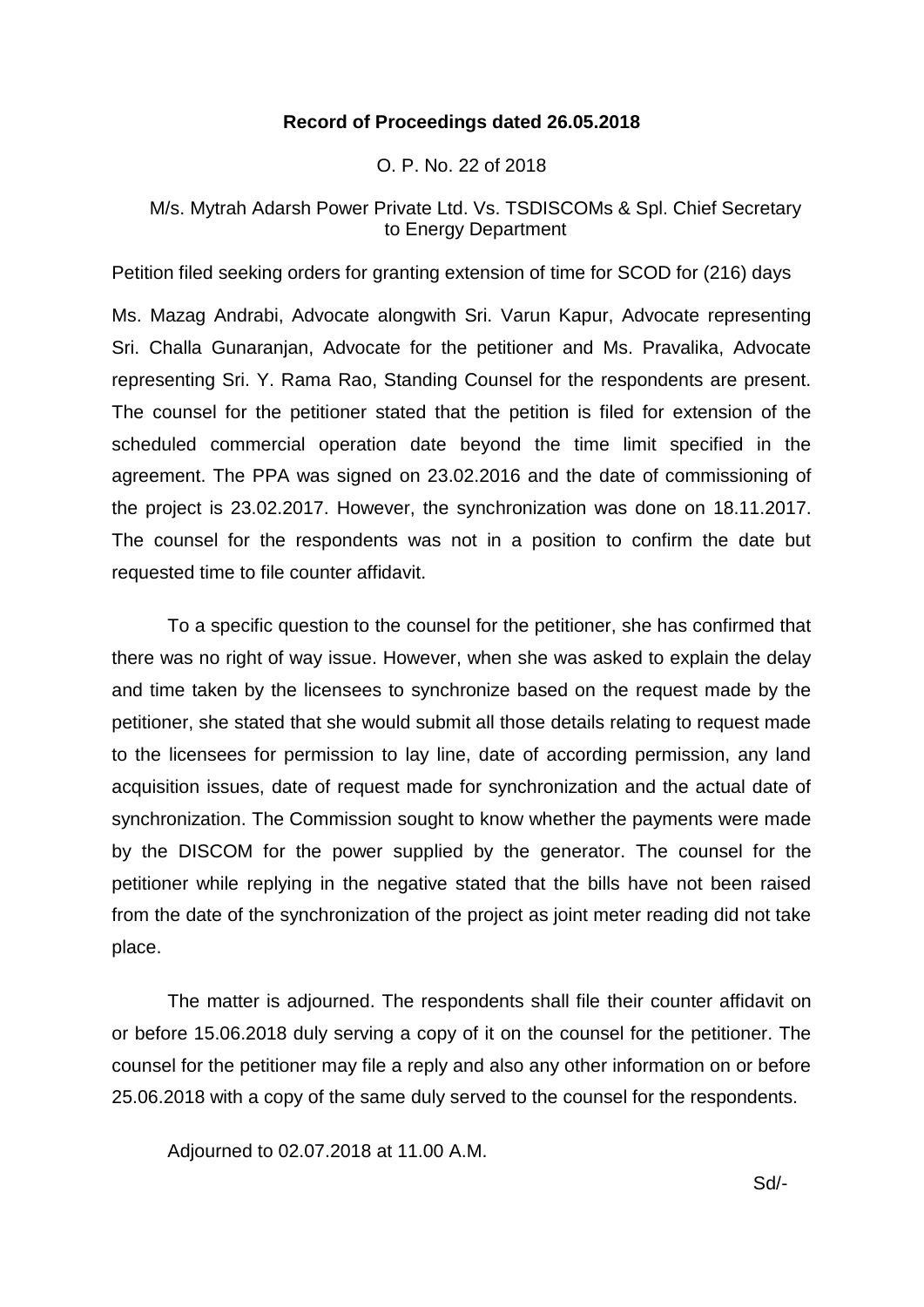Chairman

### O. P. No. 23 of 2018

## M/s. Mytrah Abhinav Power Private Ltd. Vs. TSDISCOMs & Spl. Chief Secretary to Energy Department

Petition filed seeking orders for granting extension of time for SCOD for (148) days

Ms. Mazag Andrabi, Advocate alongwith Sri. Varun Kapur, Advocate representing Sri. Challa Gunaranjan, Advocate for the petitioner and Ms. Pravalika, Advocate representing Sri. Y. Rama Rao, Standing Counsel for the respondents are present. The counsel for the petitioner stated that the petition is filed for extension of the scheduled commercial operation date beyond the time limit specified in the agreement. The PPA was signed on 23.02.2016 and the date of commissioning of the project is 23.02.2017. However, the synchronization was done on 19.07.2017. The counsel for the respondents was not in a position to confirm the date but requested time to file counter affidavit.

To a specific question to the counsel for the petitioner, she has confirmed that there was no right of way issue. However, when she was asked to explain the delay and time taken by the licensees to synchronize based on the request made by the petitioner, she stated that she would submit all those details relating to request made to the licensees for permission to lay line, date of according permission, any land acquisition issues, date of request made for synchronization and the actual date of synchronization. The matter is adjourned. The respondents shall file their counter affidavit on or before 15.06.2018 duly serving a copy of it on the counsel for the petitioner. The counsel for the petitioner may file a reply and also any other information on or before 25.06.2018 with a copy of the same duly served to the counsel for the respondents.

Adjourned to 02.07.2018 at 11.00 A.M.

 Sd/- Chairman

### O. P. No. 24 of 2018

## M/s. Mytrah Adarsh Power Private Ltd. Vs. TSDISCOMs & Spl. Chief Secretary to Energy Department

Petition filed seeking orders for granting extension of time for SCOD for (270) days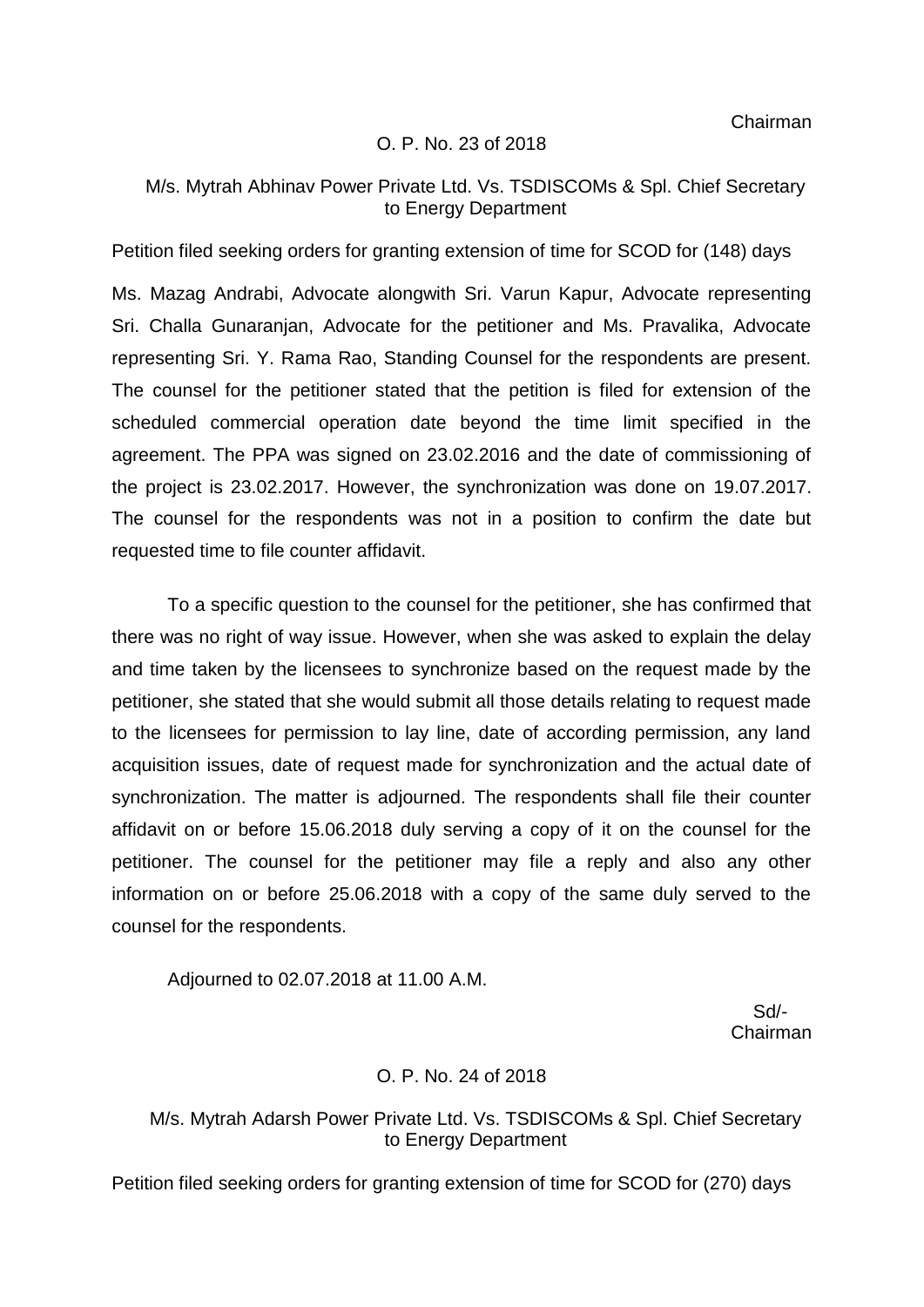Ms. Mazag Andrabi, Advocate alongwith Sri. Varun Kapur, Advocate representing Sri. Challa Gunaranjan, Advocate for the petitioner and Ms. Pravalika, Advocate representing Sri. Y. Rama Rao, Standing Counsel for the respondents are present. The counsel for the petitioner stated that the petition is filed for extension of the scheduled commercial operation date beyond the time limit specified in the agreement. The PPA was signed on 23.02.2016 and the date of commissioning of the project is 23.02.2017. However, the synchronization was done on 20.11.2017. The counsel for the respondents was not in a position to confirm the date but requested time to file counter affidavit.

To a specific question to the counsel for the petitioner, she has confirmed that there was no right of way issue. However, when she was asked to explain the delay and time taken by the licensees to synchronize based on the request made by the petitioner, she stated that she would submit all those details relating to request made to the licensees for permission to lay line, date of according permission, any land acquisition issues, date of request made for synchronization and the actual date of synchronization. The matter is adjourned. The respondents shall file their counter affidavit on or before 15.06.2018 duly serving a copy of it on the counsel for the petitioner. The counsel for the petitioner may file a reply and also any other information on or before 25.06.2018 with a copy of the same duly served to the counsel for the respondents.

Adjourned to 02.07.2018 at 11.00 A.M.

 Sd/- Chairman

### O. P. No. 25 of 2018

# M/s. Mytrah Abhinav Power Private Ltd. Vs. TSDISCOMs & Spl. Chief Secretary to Energy Department

Petition filed seeking orders for granting extension of time for SCOD for (374) days

Ms. Mazag Andrabi, Advocate alongwith Sri. Varun Kapur, Advocate representing Sri. Challa Gunaranjan, Advocate for the petitioner and Ms. Pravalika, Advocate representing Sri. Y. Rama Rao, Standing Counsel for the respondents are present. The counsel for the petitioner stated that the petition is filed for extension of the scheduled commercial operation date beyond the time limit specified in the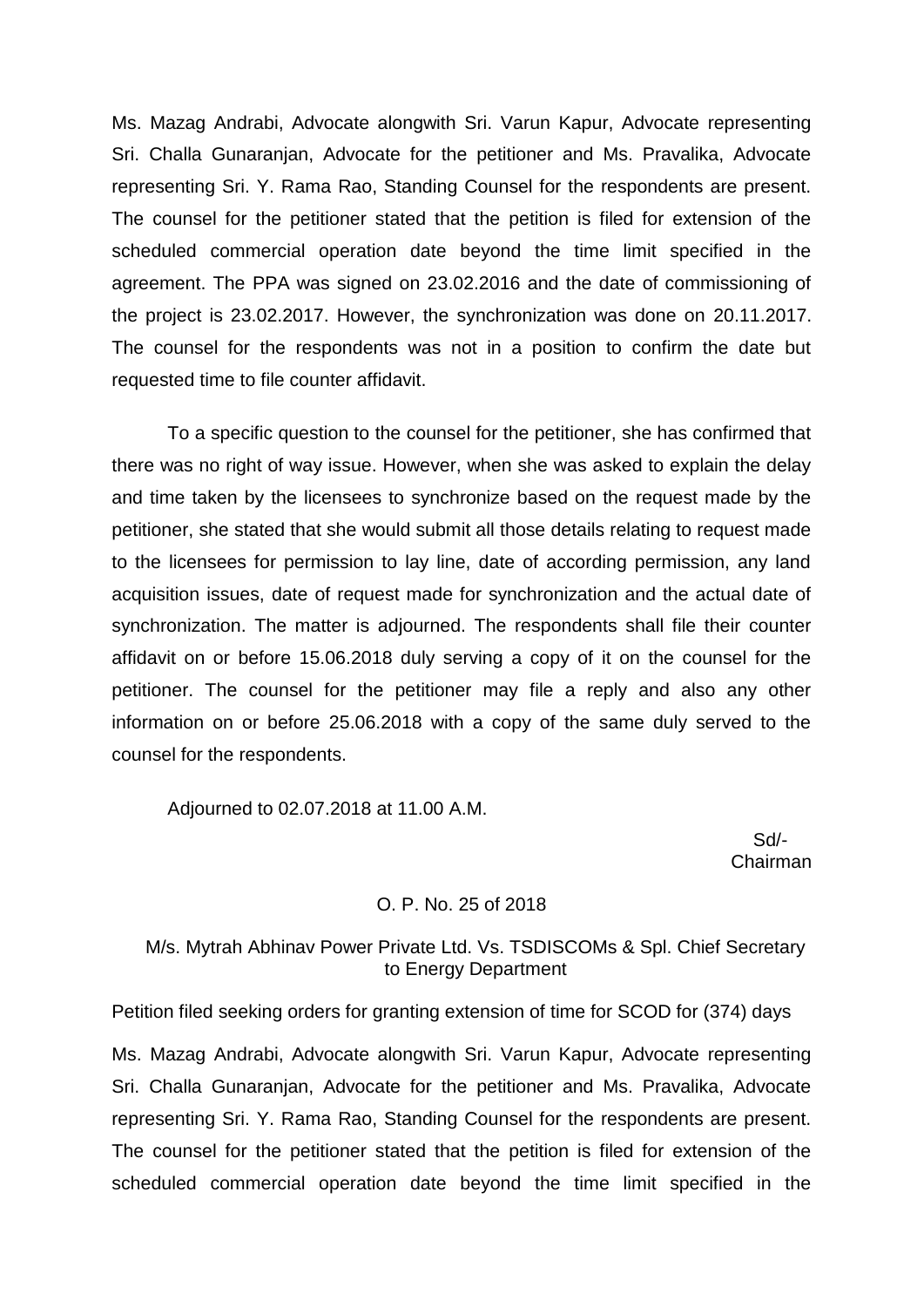agreement. The PPA was signed on 23.02.2016 and the date of commissioning of the project is 23.02.2017. However, the synchronization was done on 02.03.2018. The counsel for the respondents was not in a position to confirm the date but requested time to file counter affidavit.

To a specific question to the counsel for the petitioner, she has confirmed that there was no right of way issue. However, when she was asked to explain the delay and time taken by the licensees to synchronize based on the request made by the petitioner, she stated that she would submit all those details relating to request made to the licensees for permission to lay line, date of according permission, any land acquisition issues, date of request made for synchronization and the actual date of synchronization. The matter is adjourned. The respondents shall file their counter affidavit on or before 15.06.2018 duly serving a copy of it on the counsel for the petitioner. The counsel for the petitioner may file a reply and also any other information on or before 25.06.2018 with a copy of the same duly served to the counsel for the respondents.

Adjourned to 02.07.2018 at 11.00 A.M.

 Sd/- Chairman

#### O. P. No. 26 of 2018

# M/s. Mytrah Abhinav Power Private Ltd. Vs. TSDISCOMs & Spl. Chief Secretary to Energy Department

Petition filed seeking orders for granting extension of time for SCOD for (371) days

Ms. Mazag Andrabi, Advocate alongwith Sri. Varun Kapur, Advocate representing Sri. Challa Gunaranjan, Advocate for the petitioner and Ms. Pravalika, Advocate representing Sri. Y. Rama Rao, Standing Counsel for the respondents are present. The counsel for the petitioner stated that the petition is filed for extension of the scheduled commercial operation date beyond the time limit specified in the agreement. The PPA was signed on 23.02.2016 and the date of commissioning of the project is 23.02.2017. However, the synchronization was done on 27.02.2018. The counsel for the respondents was not in a position to confirm the date but requested time to file counter affidavit.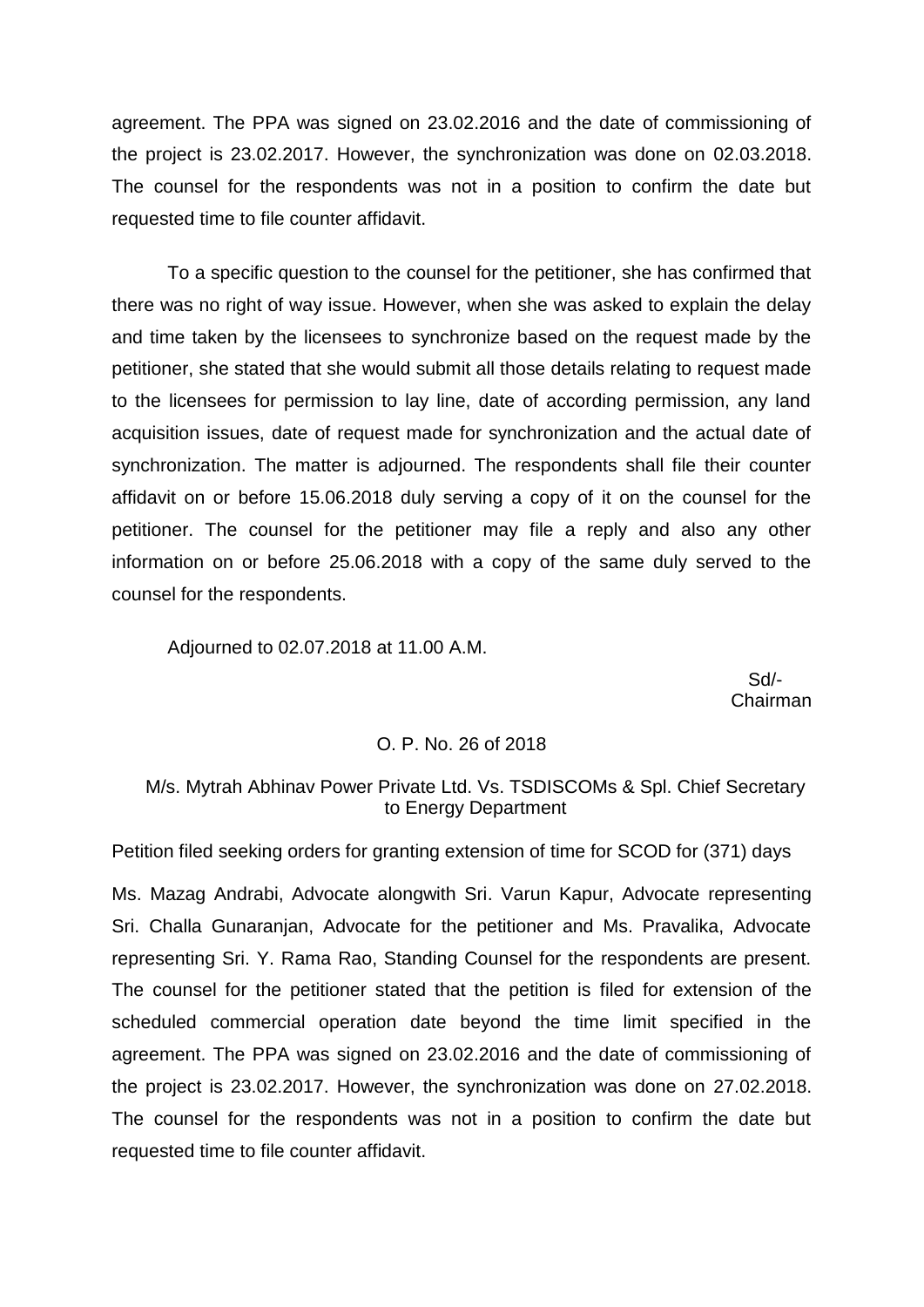To a specific question to the counsel for the petitioner, she has confirmed that there was no right of way issue. However, when she was asked to explain the delay and time taken by the licensees to synchronize based on the request made by the petitioner, she stated that she would submit all those details relating to request made to the licensees for permission to lay line, date of according permission, any land acquisition issues, date of request made for synchronization and the actual date of synchronization. The matter is adjourned. The respondents shall file their counter affidavit on or before 15.06.2018 duly serving a copy of it on the counsel for the petitioner. The counsel for the petitioner may file a reply and also any other information on or before 25.06.2018 with a copy of the same duly served to the counsel for the respondents.

Adjourned to 02.07.2018 at 11.00 A.M.

 Sd/- Chairman

#### O. P. No. 27 of 2018

## M/s. Mytrah Aakash Power Private Ltd. Vs. TSDISCOMs & Spl. Chief Secretary to Energy Department

Petition filed seeking orders for granting extension of time for SCOD for (426) days

Ms. Mazag Andrabi, Advocate alongwith Sri. Varun Kapur, Advocate representing Sri. Challa Gunaranjan, Advocate for the petitioner and Ms. Pravalika, Advocate representing Sri. Y. Rama Rao, Standing Counsel for the respondents are present. The counsel for the petitioner stated that the petition is filed for extension of the scheduled commercial operation date beyond the time limit specified in the agreement. The PPA was signed on 23.02.2016 and the date of commissioning of the project is 23.05.2017. The project is of 50 MW and the petitioner has synchronized 30 MW in the months of February / March, 2018. The counsel for the petitioner also stated that they are in the process of synchronizing the rest of the capacity and have made a request to the licensees. The counsel for the respondents was not in a position to confirm the date but requested time to file counter affidavit. She also stated that the petitioner in this particular case made application for synchronization of the balance capacity of the project only yesterday and it may take around three weeks to synchronize the rest of the capacity.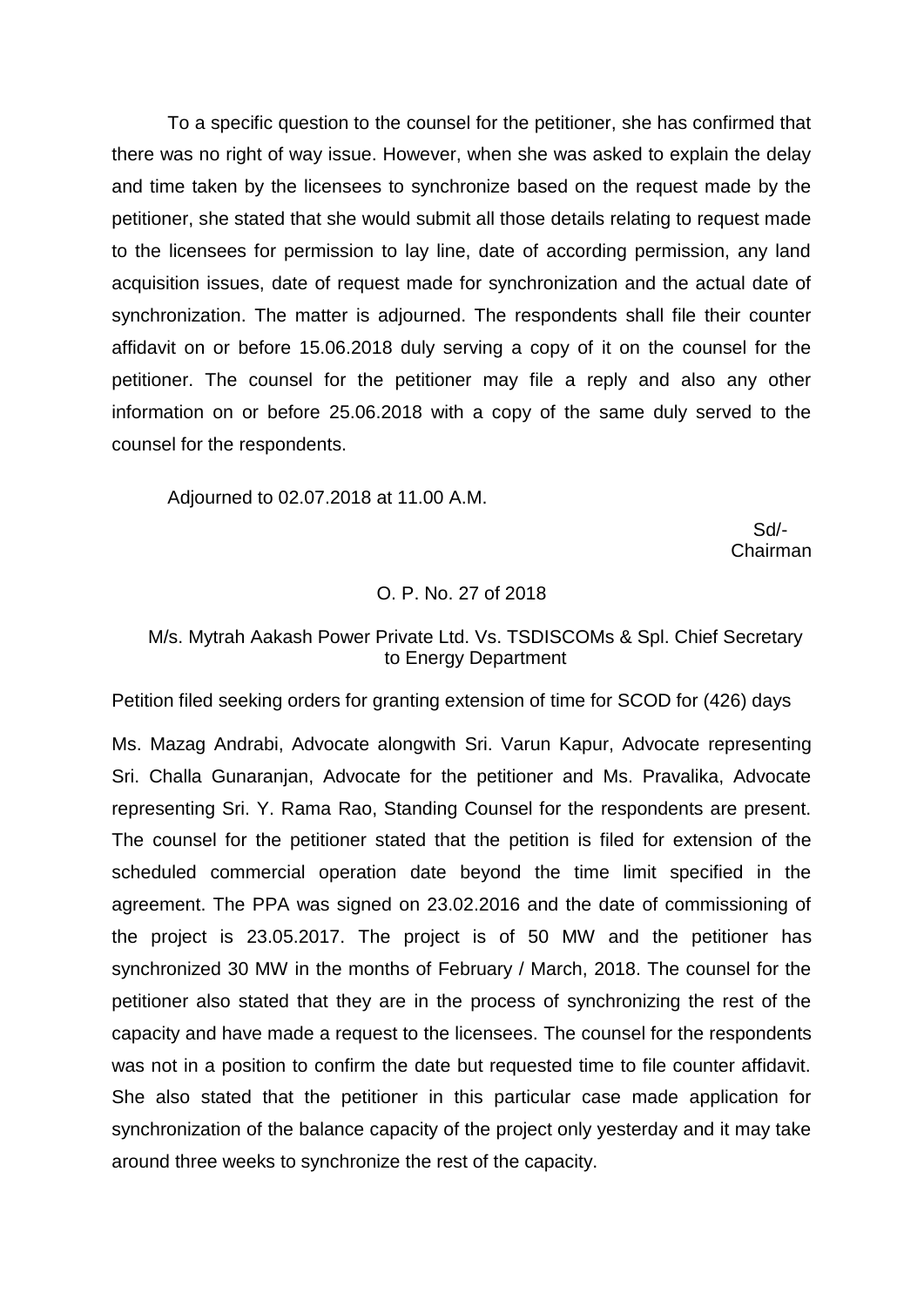To a specific question to the counsel for the petitioner, she has confirmed that there was no right of way issue. However, when she was asked to explain the delay and time taken by the licensees to synchronize based on the request made by the petitioner, she stated that she would submit all those details relating to request made to the licensees for permission to lay line, date of according permission, any land acquisition issues, date of request made for synchronization and the actual date of synchronization. The matter is adjourned. The respondents shall file their counter affidavit on or before 15.06.2018 duly serving a copy of it on the counsel for the petitioner. The counsel for the petitioner may file a reply and also any other information on or before 25.06.2018 with a copy of the same duly served to the counsel for the respondents.

Adjourned to 02.07.2018 at 11.00 A.M.

 Sd/- Chairman

#### O. P. No. 28 of 2018

# M/s. Mytrah Abhinav Power Private Ltd. Vs. TSDISCOMs & Spl. Chief Secretary to Energy Department

Petition filed seeking orders for granting extension of time for SCOD for (179) days

Ms. Mazag Andrabi, Advocate alongwith Sri. Varun Kapur, Advocate representing Sri. Challa Gunaranjan, Advocate for the petitioner and Ms. Pravalika, Advocate representing Sri. Y. Rama Rao, Standing Counsel for the respondents are present. The counsel for the petitioner stated that the petition is filed for extension of the scheduled commercial operation date beyond the time limit specified in the agreement. The PPA was signed on 23.02.2016 and the date of commissioning of the project is 23.02.2017. However, the synchronization was done on 19.08.2017. The counsel for the respondents was not in a position to confirm the date but requested time to file counter affidavit.

To a specific question to the counsel for the petitioner, she has confirmed that there was no right of way issue. However, when she was asked to explain the delay and time taken by the licensees to synchronize based on the request made by the petitioner, she stated that she would submit all those details relating to request made to the licensees for permission to lay line, date of according permission, any land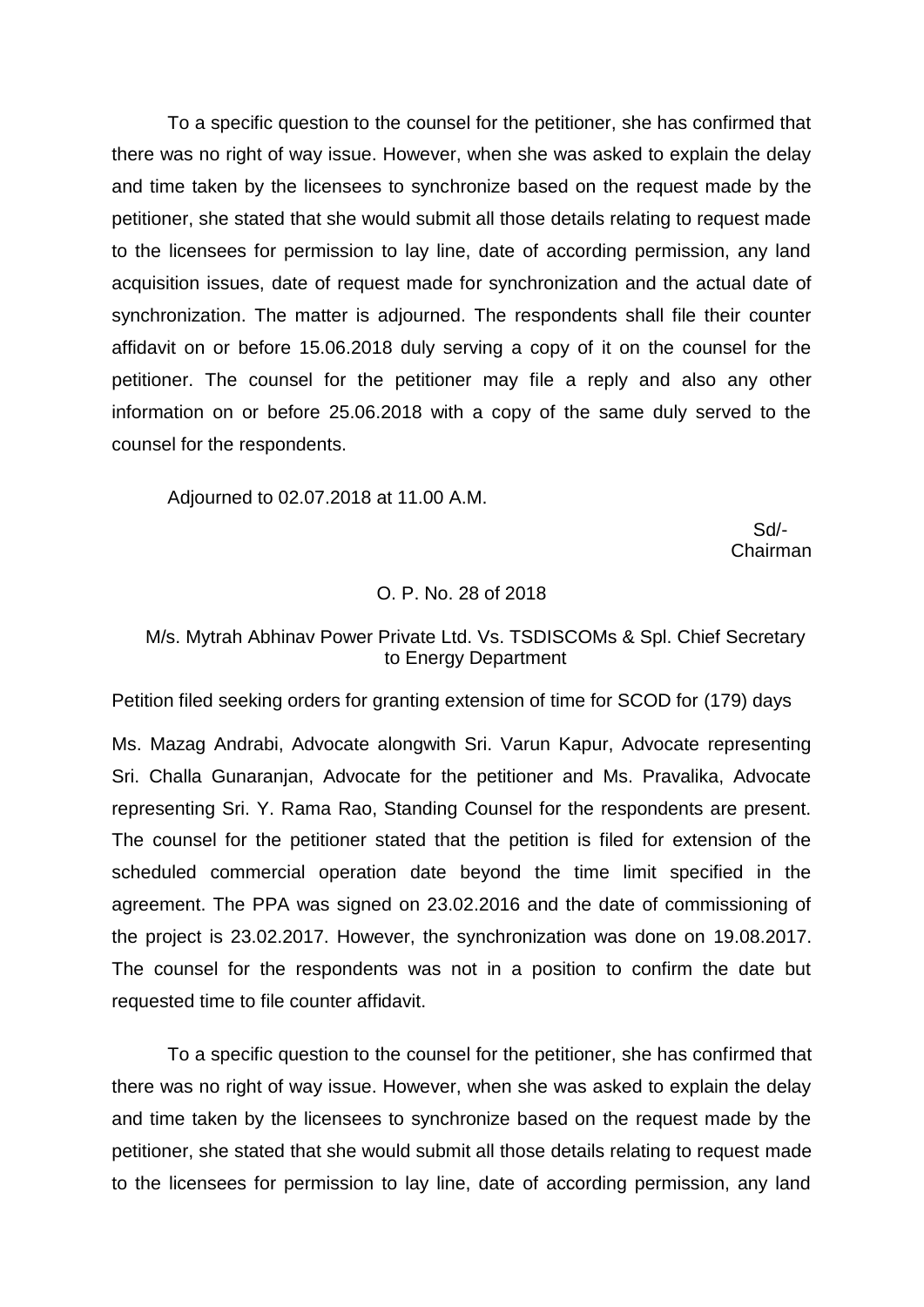acquisition issues, date of request made for synchronization and the actual date of synchronization. The matter is adjourned. The respondents shall file their counter affidavit on or before 15.06.2018 duly serving a copy of it on the counsel for the petitioner. The counsel for the petitioner may file a reply and also any other information on or before 25.06.2018 with a copy of the same duly served to the counsel for the respondents.

Adjourned to 02.07.2018 at 11.00 A.M.

 Sd/- Chairman

#### O. P. No. 29 of 2018

# M/s. Mytrah Abhinav Power Private Ltd. Vs. TSDISCOMs & Spl. Chief Secretary to Energy Department

Petition filed seeking orders for granting extension of time for SCOD for (181) days

Ms. Mazag Andrabi, Advocate alongwith Sri. Varun Kapur, Advocate representing Sri. Challa Gunaranjan, Advocate for the petitioner and Ms. Pravalika, Advocate representing Sri. Y. Rama Rao, Standing Counsel for the respondents are present. The counsel for the petitioner stated that the petition is filed for extension of the scheduled commercial operation date beyond the time limit specified in the agreement. The PPA was signed on 23.02.2016 and the date of commissioning of the project is 23.02.2017. However, the synchronization was done in the month of August, 2017. The counsel for the respondents was not in a position to confirm the date but requested time to file counter affidavit.

To a specific question to the counsel for the petitioner, she has confirmed that there was no right of way issue. However, when she was asked to explain the delay and time taken by the licensees to synchronize based on the request made by the petitioner, she stated that she would submit all those details relating to request made to the licensees for permission to lay line, date of according permission, any land acquisition issues, date of request made for synchronization and the actual date of synchronization. The matter is adjourned. The respondents shall file their counter affidavit on or before 15.06.2018 duly serving a copy of it on the counsel for the petitioner. The counsel for the petitioner may file a reply and also any other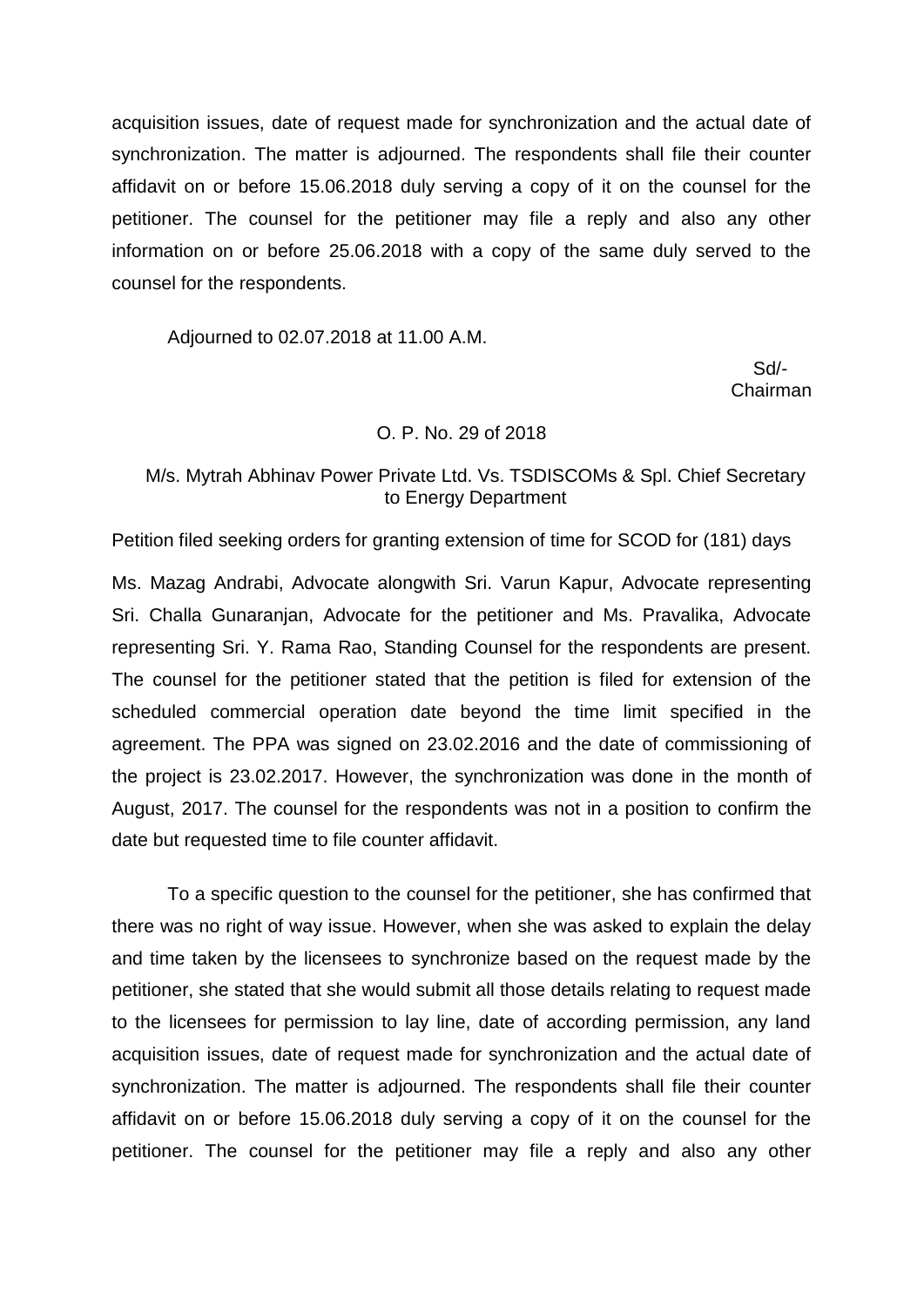information on or before 25.06.2018 with a copy of the same duly served to the counsel for the respondents.

Adjourned to 02.07.2018 at 11.00 A.M.

 Sd/- Chairman

#### O. P. No. 30 of 2018

## M/s. Mytrah Adarsh Power Private Ltd. Vs. TSDISCOMs & Spl. Chief Secretary to Energy Department

Petition filed seeking orders for granting extension of time for SCOD for (488) days

Ms. Mazag Andrabi, Advocate alongwith Sri. Varun Kapur, Advocate representing Sri. Challa Gunaranjan, Advocate for the petitioner and Ms. Pravalika, Advocate representing Sri. Y. Rama Rao, Standing Counsel for the respondents are present. The counsel for the petitioner stated that the petition is filed for extension of the scheduled commercial operation date beyond the time limit specified in the agreement. The PPA was signed on 08.03.2016 and the date of commissioning of the project is 07.03.2017. However, the synchronization was done on 07.12.2017 for 5 MW and the balance of 10 MW on 21.05.2018 as confirmed by the representative of the licensee. The counsel for the respondents was not in a position to confirm the date but requested time to file counter affidavit.

To a specific question to the counsel for the petitioner, she has confirmed that there was no right of way issue. However, when she was asked to explain the delay and time taken by the licensees to synchronize based on the request made by the petitioner, she stated that she would submit all those details relating to request made to the licensees for permission to lay line, date of according permission, any land acquisition issues, date of request made for synchronization and the actual date of synchronization. The matter is adjourned. The respondents shall file their counter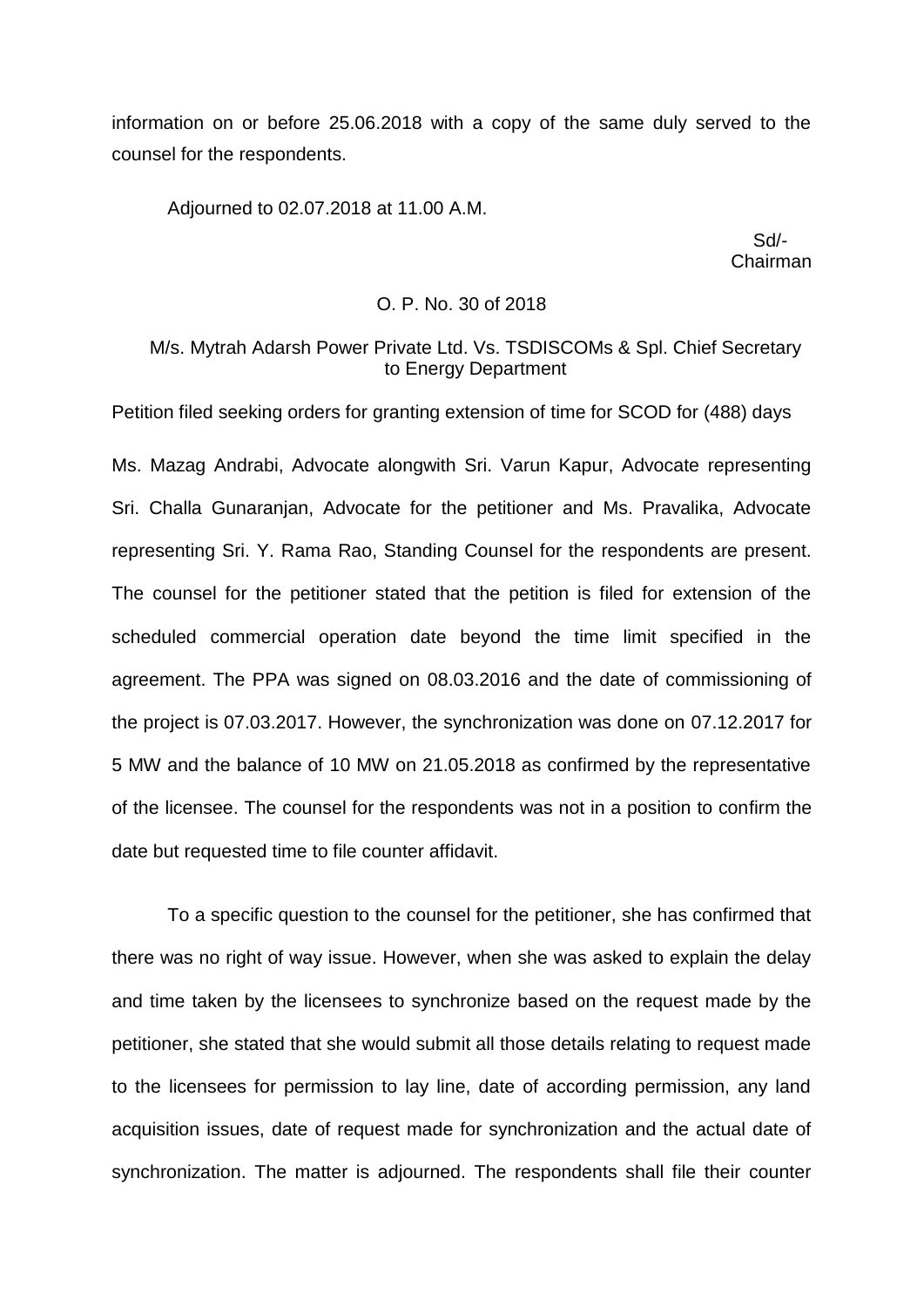affidavit on or before 15.06.2018 duly serving a copy of it on the counsel for the petitioner. The counsel for the petitioner may file a reply and also any other information on or before 25.06.2018 with a copy of the same duly served to the counsel for the respondents.

Adjourned to 02.07.2018 at 11.00 A.M.

 Sd/- Chairman

#### O. P. No. 31 of 2018

## M/s. Mytrah Adarsh Power Private Ltd. Vs. TSDISCOMs & Spl. Chief Secretary to Energy Department

Petition filed seeking orders for granting extension of time for SCOD for (274) days

Ms. Mazag Andrabi, Advocate alongwith Sri. Varun Kapur, Advocate representing Sri. Challa Gunaranjan, Advocate for the petitioner and Ms. Pravalika, Advocate representing Sri. Y. Rama Rao, Standing Counsel for the respondents are present. The counsel for the petitioner stated that the petition is filed for extension of the scheduled commercial operation date beyond the time limit specified in the agreement. The PPA was signed on 08.03.2016 and the date of commissioning of the project is 07.03.2017. However, the synchronization was done on 07.12.2017. The counsel for the respondents was not in a position to confirm the date but requested time to file counter affidavit.

To a specific question to the counsel for the petitioner, she has confirmed that there was no right of way issue. However, when she was asked to explain the delay and time taken by the licensees to synchronize based on the request made by the petitioner, she stated that she would submit all those details relating to request made to the licensees for permission to lay line, date of according permission, any land acquisition issues, date of request made for synchronization and the actual date of synchronization. The matter is adjourned. The respondents shall file their counter affidavit on or before 15.06.2018 duly serving a copy of it on the counsel for the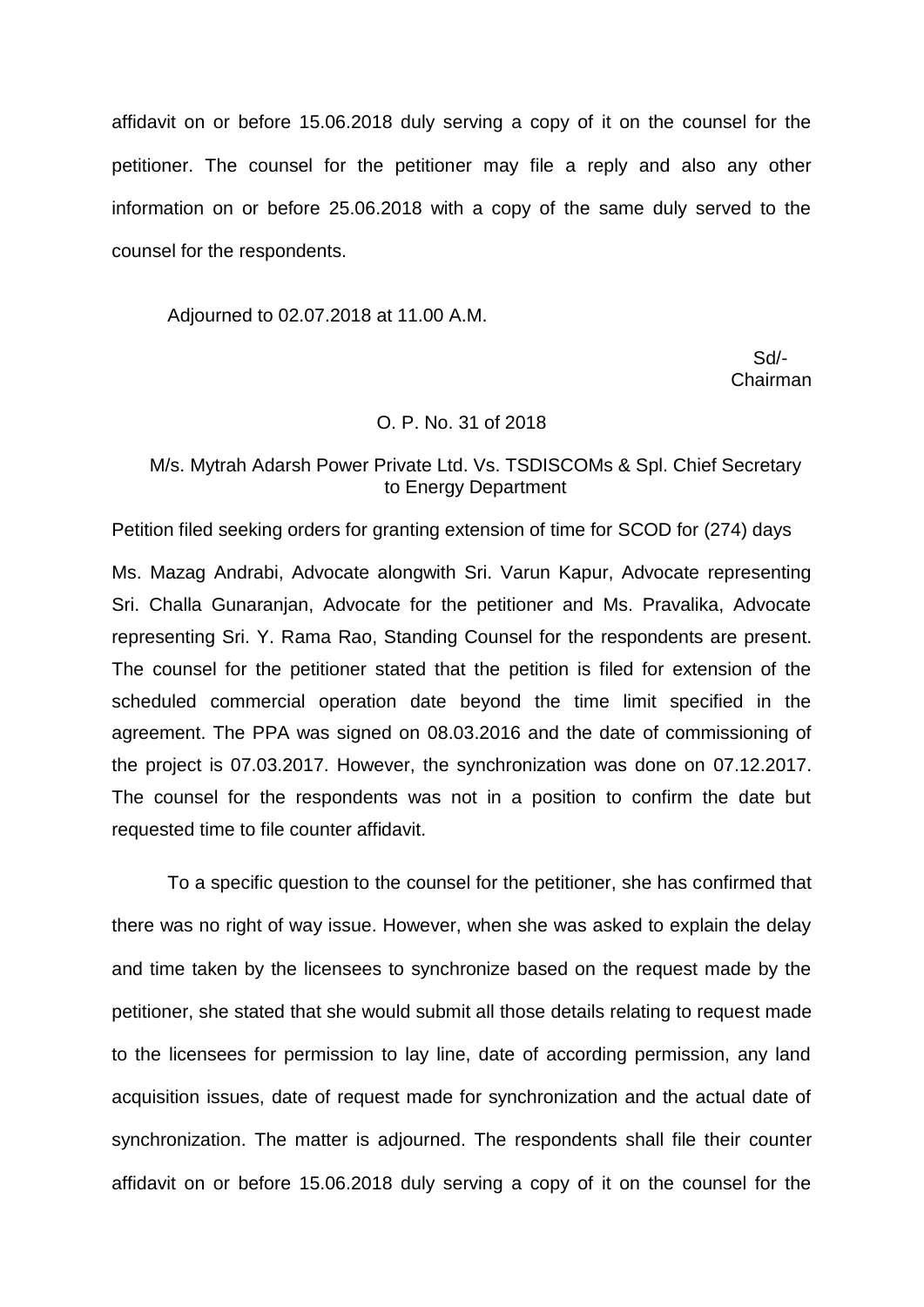petitioner. The counsel for the petitioner may file a reply and also any other information on or before 25.06.2018 with a copy of the same duly served to the counsel for the respondents.

Adjourned to 02.07.2018 at 11.00 A.M.

 Sd/- Chairman

# O. P. No. 32 of 2018

# M/s. Mytrah Adarsh Power Private Ltd. Vs. TSDISCOMs & Spl. Chief Secretary to Energy Department

Petition filed seeking orders for granting extension of time for SCOD for (244) days Ms. Mazag Andrabi, Advocate alongwith Sri. Varun Kapur, Advocate representing Sri. Challa Gunaranjan, Advocate for the petitioner and Ms. Pravalika, Advocate representing Sri. Y. Rama Rao, Standing Counsel for the respondents are present. The counsel for the petitioner stated that the petition is filed for extension of the scheduled commercial operation date beyond the time limit specified in the agreement. The PPA was signed on 23.02.2016 and the date of commissioning of the project is 23.02.2017. However, the synchronization was done on 23.10.2017. The counsel for the respondents was not in a position to confirm the date but requested time to file counter affidavit.

To a specific question to the counsel for the petitioner, she has confirmed that there was no right of way issue. However, when she was asked to explain the delay and time taken by the licensees to synchronize based on the request made by the petitioner, she stated that she would submit all those details relating to request made to the licensees for permission to lay line, date of according permission, any land acquisition issues, date of request made for synchronization and the actual date of synchronization. The matter is adjourned. The respondents shall file their counter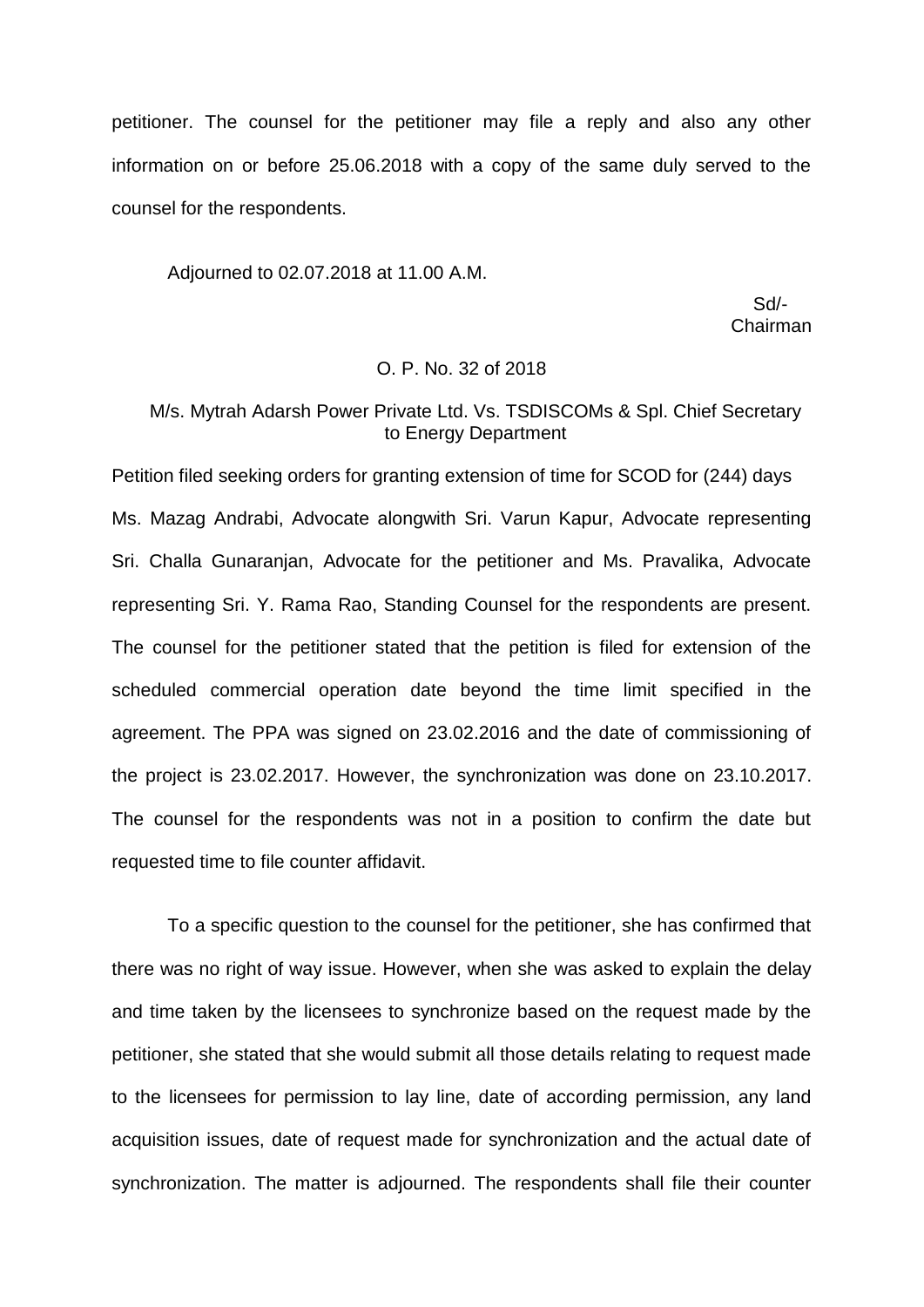affidavit on or before 15.06.2018 duly serving a copy of it on the counsel for the petitioner. The counsel for the petitioner may file a reply and also any other information on or before 25.06.2018 with a copy of the same duly served to the counsel for the respondents.

Adjourned to 02.07.2018 at 11.00 A.M.

 Sd/- Chairman

#### O. P. No. 33 of 2018

### M/s. Mytrah Adarsh Power Private Ltd. Vs. TSDISCOMs & Spl. Chief Secretary to Energy Department

Petition filed seeking orders for granting extension of time for SCOD for (274) days Ms. Mazag Andrabi, Advocate alongwith Sri. Varun Kapur, Advocate representing Sri. Challa Gunaranjan, Advocate for the petitioner and Ms. Pravalika, Advocate representing Sri. Y. Rama Rao, Standing Counsel for the respondents are present. The counsel for the petitioner stated that the petition is filed for extension of the scheduled commercial operation date beyond the time limit specified in the agreement. The PPA was signed on 08.03.2016 and the date of commissioning of the project is 08.03.2017. However, the synchronization was done on 08.12.2017. The counsel for the respondents was not in a position to confirm the date but requested time to file counter affidavit.

To a specific question to the counsel for the petitioner, she has confirmed that there was no right of way issue. However, when she was asked to explain the delay and time taken by the licensees to synchronize based on the request made by the petitioner, she stated that she would submit all those details relating to request made to the licensees for permission to lay line, date of according permission, any land acquisition issues, date of request made for synchronization and the actual date of